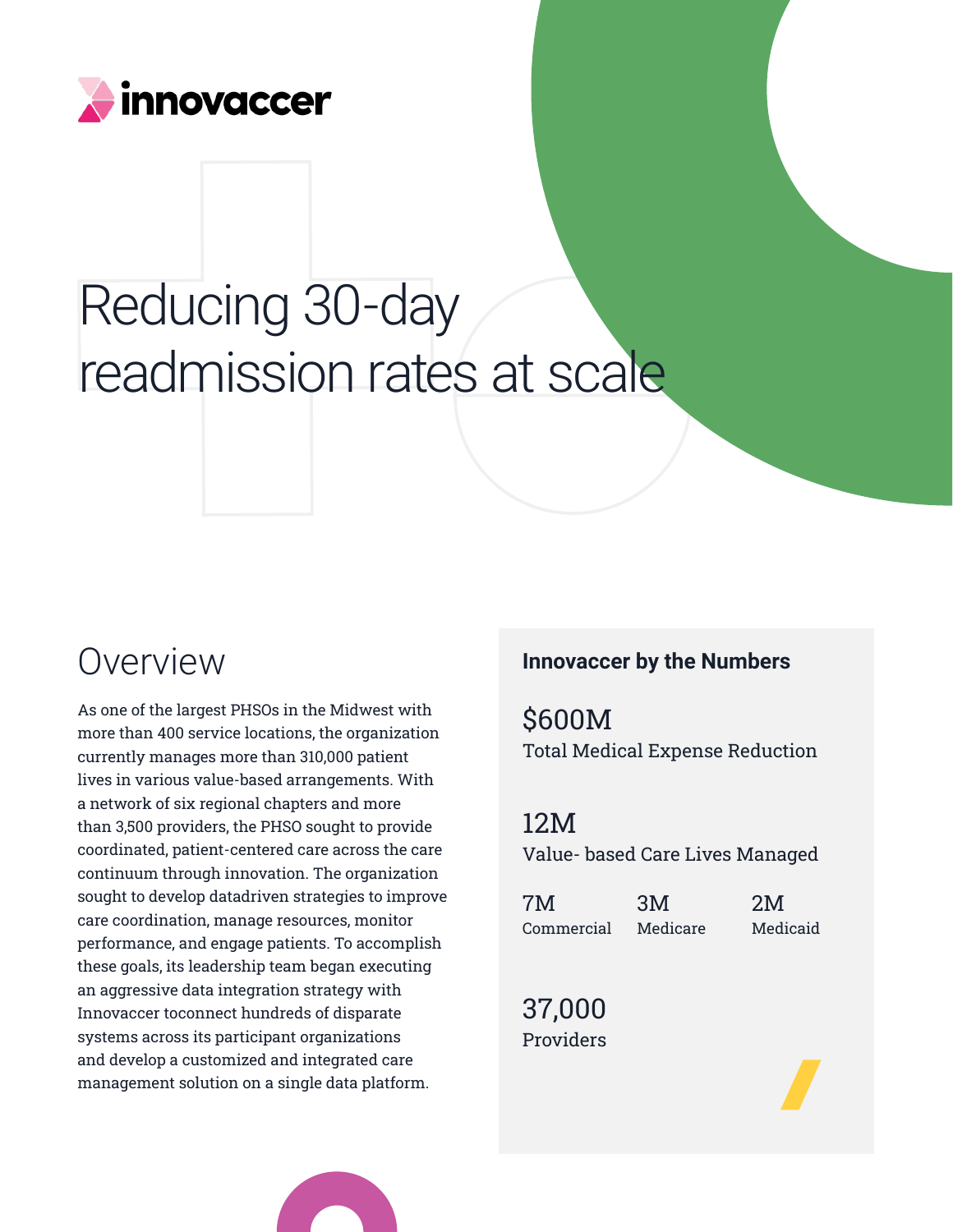## Big data challenges on the horizon

The PHSO network serves six major urban areas and affiliated rural regions across two-thirds of Iowa's 99 Counties as well as neighboring communities in Illinois, Wisconsin, and Nebraska. Its combined information technology network comprises more than 100 varying clinical and financial systems. With a complex web of EHRs from 15 different vendors, billing systems and standalone databases, the PHSO struggled to gain a comprehensive view of costs, quality, and outcomes at a population level.

The organization faced three key challenges to integrating data and technology across sites:

Participant sites did not have a common standard for data collection from various sources, and gaining insights into data was nearly impossible.

The PHSO struggled to connect with the electronic health records of its rural ambulatory sites.

Decentralized care coordination and complicated workflows made it difficult to collaborate across the care continuum.

#### At-a-glance

- 310,000+ patients across more than 20 value-based contracts
- More than 3,500 providers
- 196 participating organizations

#### **Challenges**

- Data feeds from more than 100
- Decentralized care coordinators and complicated workflows
- No common data standards
- Multiple EHRs and disparate billing systems contributing to data silos

#### **Solutions**

- Single, integrated and standardized data source
- Dynamic workflows and collaborative worklists
- Patient-centric care protocols
- Tailored productivity dashboards

#### Results

7.14% 31% 6.65% reduction in the 30-day reduction in ED increase in the annual

14.26% increase in the primary provider service

reduction in ED utilization

 $3x$ increase in health coach interventions

wellness visit rate